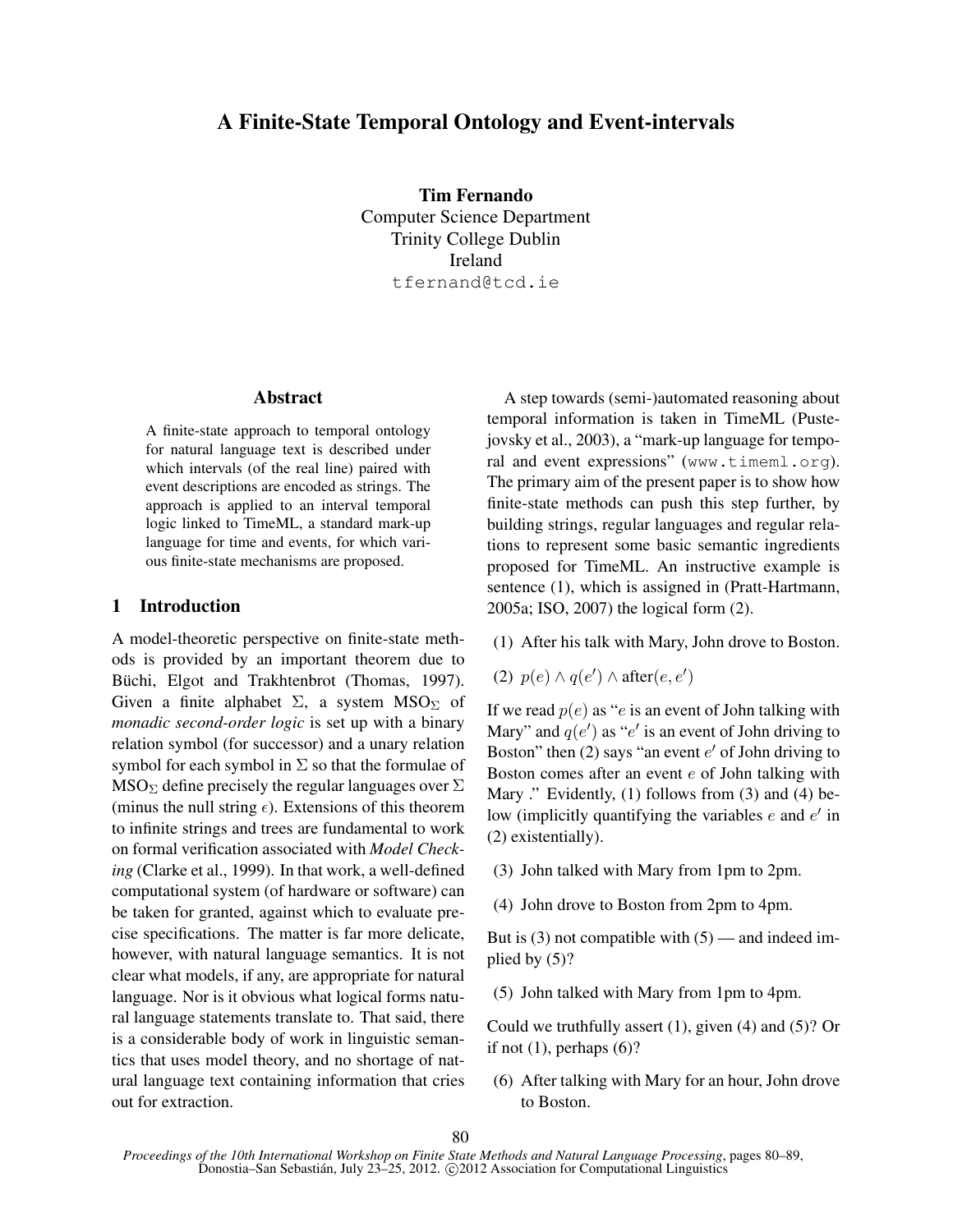The acceptability of (6) suffers, however, if we are told (7).

(7) John drove toward Boston from 1pm to 2pm.

Clearly, individuating events, as (2) does, opens up a can of worms. But since at least (Davidson, 1967), there has been no retreating from events (Parsons, 1990; Kamp and Reyle, 1993; Pratt-Hartmann, 2005). Be that as it may, an appeal to events carries with it an obligation to provide a minimal account of what holds during these events and perhaps even a bit beyond. It is for such an account that finitestate methods are deployed below, viewed through the lens of the Büchi-Elgot-Trakhtenbrot theorem.

That lens gives temporal logic, the formulae of which — hereafter called *fluents* (for brevity) may or may not hold at a string position, conceived as time and ordered according to succession within the string. For example, we can introduce a fluent p for "John talked with Mary" and a fluent q for "John drove to Boston" to form the string  $\boxed{p \, q}$ (of length 2) for "after John talked with Mary, John drove to Boston." The idea is that a string  $\alpha_1 \cdots \alpha_n$ of boxes  $\alpha_i$  describes a sequence  $t_1, \ldots, t_n$  of n times,  $t_i$  coming before  $t_{i+1}$ , such that every fluent in  $\alpha_i$  holds at  $t_i$ .<sup>1</sup> To a first approximation, a box  $\alpha_i$ is a snapshot at time  $t_i$ , making  $\alpha_1 \cdots \alpha_n$  a cartoon or filmstrip. But just what is a time  $t_i$ : a temporal point or an interval?

For  $\boxed{p \, q}$  to apply to (3) and (4), it is natural to regard  $t_i$  as an interval, setting up an account of the entailment from (5) to (3) in terms of the so-called *subinterval property* of John-talking-with-Mary (Bennett and Partee, 1972). John-driving-to-Boston, by contrast, does *not* have this property, necessitating the change from *to Boston* in (4) to *toward Boston* in (7). We can bring out this fact by representing individual events as strings, refining, for instance, our picture  $q$  of John's drive to Boston by adding a fluent r for "John in Boston" to form  $\boxed{q \mid q,r}$ . An event of motion is conceptualized as a finite sequence of snapshots in (Tenny, 1987) and elsewhere — a conceptualization resoundingly rejected in (Jackendoff, 1996) because

it misrepresents the essential continuity of events of motion. For one thing, aside from the beginning and end points, the choice of a finite set of subevents is altogether arbitrary. How many subevents are there, and how is one to choose them? Notice that to stipulate the subevents as equally spaced, for instance one second or 3.5 milliseconds apart, is as arbitrary and unmotivated as any other choice. Another difficulty with a snapshot conceptu-

alization concerns the representation of nonbounded events (activities) such as John ran along the river (for hours). A finite sequence of subevents necessarily has a specified beginning and ending, so it cannot encode the absence of endpoints. And excluding the specified endpoints simply exposes other specified subevents, which thereby become new endpoints. Thus encoding nonbounded events requires major surgery in the semantic representation. [page 316]

Jackendoff's objections are overcome below by finite-state manipulations that may well be called surgery. Following details supplied in the next section,<sup>2</sup> strings are formed from a finite set  $X$  of fluents that is allowed to vary so that

- (i) the continuity desired by Jackendoff arises in the inverse limit of a system of projections  $\pi_X$ (defined below; Table 1), and
- (ii) the temporal span of any finite string may, on expanding the set  $X$ , stretch without bound to the left (past) and/or to the right (future).

Applying  $\pi_X$ , section 2 proceeds to encode a model A of an interval temporal logic as a string  $s(A)$ . Building on that encoding, section 3 develops finitestate methods for interval temporal logic. Section 4 concludes with proposals (drawing on work of the earlier sections) for extending the empirical (linguistic) coverage.

### 2 From event-intervals to strings

Before equating the set  $X$  of fluents with a model interpreting TimeML, let us bring out the intuition

<sup>&</sup>lt;sup>1</sup>The alphabet  $\Sigma$  from which strings are formed is the family  $Pow(X)$  of subsets of some set X of fluents. A fluent corresponds to a monadic second-order variable in the Büchi-Elgot-Trakhtenbrot theorem.

<sup>&</sup>lt;sup>2</sup>The present work extends a line of research most recently reported in (Fernando, 2011, 2011a, 2011b, 2012). That line is related to (Niemi and Koskenniemi, 2009), from which it differs in adopting an alphabet  $Pow(X)$  that equates sucession in a string with temporal succession.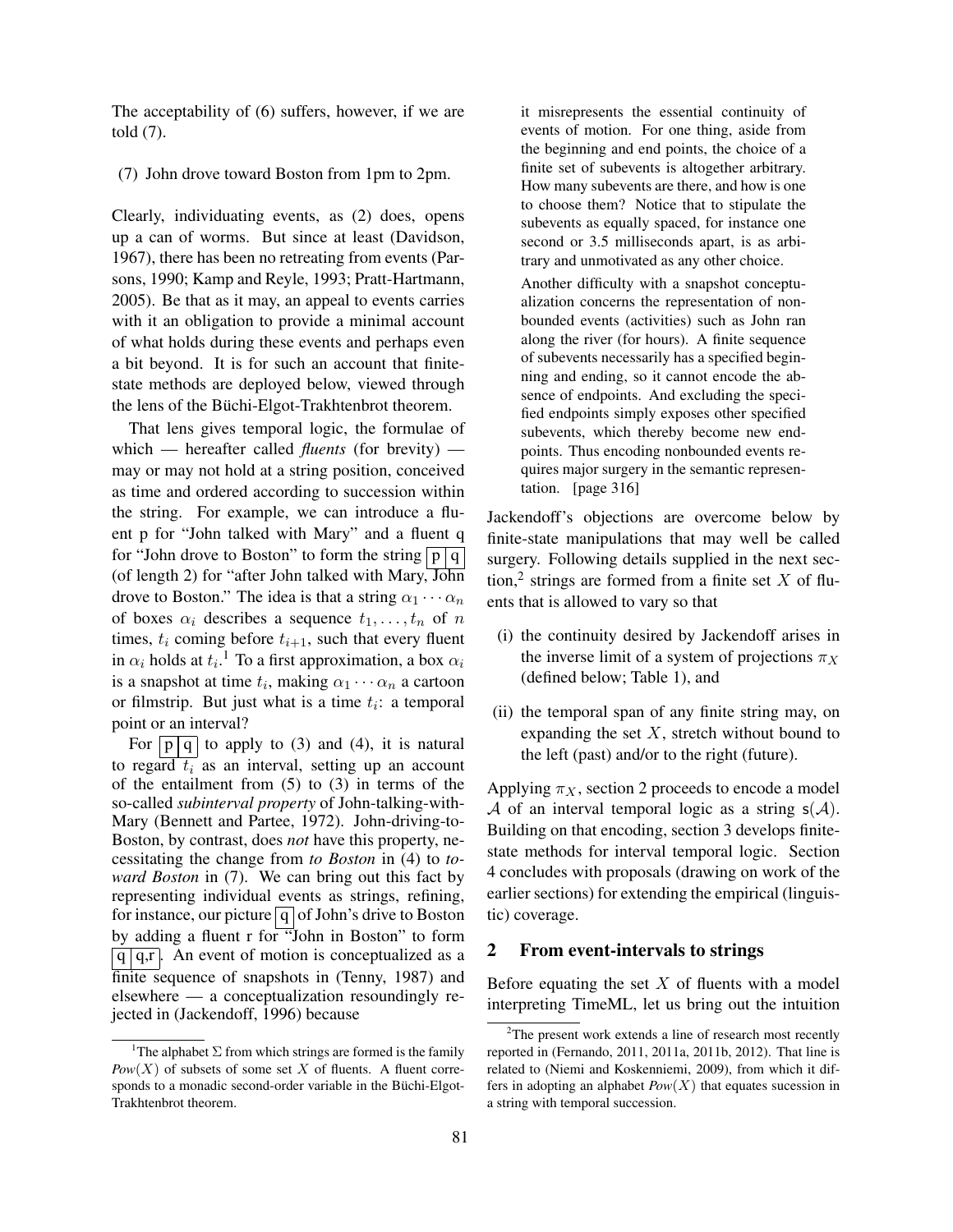$$
\rho_X(\alpha_1 \cdots \alpha_n) \stackrel{\text{def}}{=} (\alpha_1 \cap X) \cdots (\alpha_n \cap X)
$$
  
\n
$$
lc(s) \stackrel{\text{def}}{=} \begin{cases} lc(\alpha s') & \text{if } s = \alpha \alpha s' \\ \alpha tc(\alpha' s') & \text{if } s = \alpha \alpha' s' \text{ and } \alpha \neq \alpha' \\ s & \text{otherwise} \end{cases}
$$
  
\n
$$
unpad(s) \stackrel{\text{def}}{=} \begin{cases} unpad(s') & \text{if } s = \square s' \text{ or } s' \square \\ s & \text{otherwise} \end{cases}
$$

Table 1: Behind  $\pi_X(s) \stackrel{\text{def}}{=} \text{unpad}(k(\rho_X(s)))$ 

underlying the function  $\pi_X$  through a familiar example. We can represent a calendar year by the string

$$
s_{mo} \stackrel{\text{def}}{=} \boxed{\text{Jan} \, \text{Feb}} \cdots \boxed{\text{Dec}}
$$

of length 12 (with a month in each box), or (adding one of 31 days d1, d2,. . ., d31) the string

$$
s_{mo,dy} \stackrel{\text{def}}{=} \boxed{\text{Jan,d1} \mid \text{Jan,d2}} \cdots
$$

$$
\boxed{\text{Jan,d31} \mid \text{Feb,d1}} \cdots \boxed{\text{Dec,d31}}
$$

of length 365 (a box per day in a non-leap year).<sup>3</sup> Unlike the points in say, the real line  $\mathbb{R}$ , a box can split if we enlarge the set  $X$  of fluents we can put in it, as illustrated by the change from  $|$  Jan  $|$  in  $s_{mo}$  to  $\boxed{\text{Jan,d1}}$   $\boxed{\text{Jan,d2}}$   $\cdots$   $\boxed{\text{Jan,d31}}$  in  $s_{mo,dy}$ . Two functions link the strings  $s_{mo,du}$  and  $s_{mo}$ 

(i) a function  $\rho_{mo}$  that keeps only the months in a box so that

$$
\rho_{mo}(s_{mo,dy}) = \left[\text{Jan}\right]^{31} \left[\text{Feb}\right]^{28} \cdots \left[\text{Dec}\right]^{31}
$$

 $(ii) block compression k$ , which compresses consecutive occurrences of a box into one, mapping  $\rho_{mo}(s_{mo,dy})$  to

$$
bc(\boxed{\text{Jan}}^{31}\boxed{\text{Feb}}^{28}\cdots\boxed{\text{Dec}}^{31})=s_{mo}
$$

so that  $\alpha(\rho_{mo}(s_{mo,du})) = s_{mo}$ . As made precise in Table 1,  $\rho_X$  "sees only X" (setting  $mo \stackrel{\text{def}}{=} \{ Jan,$ 

| $R \in$ Allen        | $s_R \in \mathcal{L}_{\pi}(\{x, x'\})$         | $\chi_R([a, b], [a', b'])$ |
|----------------------|------------------------------------------------|----------------------------|
| $x = x'$             | $\vert x,x'\vert$                              | $a=a', b=b'$               |
| $x \text{ s } x'$    | x, x'   x'                                     | $a=a', b$                  |
| $x \sin x'$          | x, x'   x                                      | $a = a', b' < b$           |
| $x \in x'$           | x'   x, x'                                     | $a' < a, b = b'$           |
| $x$ fi $x'$          | $x \mid x, x' \mid$                            | $a < a', b = b'$           |
| $x \alpha x'$        | x'   x, x'   x'                                | a' < a, b < b'             |
| $x$ di $x'$          | $x \mid x, x' \mid x$                          | a < a', b' < b             |
| $x \circ x'$         | $\lfloor x, x' \rfloor x'$<br>$\boldsymbol{x}$ | $a < a' \leq b < b'$       |
| $x \circ i \quad x'$ | $x' \mid x, x'$<br>$\boldsymbol{x}$            | $a' < a \leq b' < b$       |
| $x \mod x'$          | $x \mid x' \mid$                               |                            |
| x < x'               | $x \mid x'$                                    | b < a'                     |
| $x \text{ mi} x'$    | $\vert x' \vert$<br>$\boldsymbol{x}$           |                            |
| x > x'               | $x' \mid x$                                    | b' < a                     |

Table 2: The Allen relations via  $\pi_{\lbrace x, x'\rbrace}$ 

Feb, ... Dec} to make  $\rho_{mo}$  an instance of  $\rho_X$ ), while  $\alpha$  eliminates stutters, hardwiring the view that time passes only if there is change (or rather: we observe time passing only if we observe a change within a box). As this example shows, temporal granularity depends on the set  $X$  of observables that may go inside a box. Writing  $kx$  for the composition mapping s to  $\frac{bc}{\rho_X(s)}$ , we have

$$
tc_{\text{Jan}}(s_{mo,dy}) = tc_{\text{Jan}}(s_{mo}) = \boxed{\text{Jan}}
$$

$$
tc_{\text{Feb}}(s_{mo,dy}) = tc_{\text{Feb}}(s_{mo}) = \boxed{\text{Feb}}
$$

$$
tc_{\text{dd3}}(s_{mo,dy}) = (\boxed{\text{d3}})^{12} \boxed{.}
$$

Now, the function  $\pi_X$  is  $k_X$  followed by the deletion *unpad* of any initial or final empty boxes  $\Box$  (Table 1).<sup>4</sup> We can then define a fluent x to be an *s*-interval if  $\pi_{\{x\}}(s)$  is  $\boxed{x}$ . Next, let  $\mathcal{L}_{\pi}(X)$  be the language  $\pi_X[\bigcap_{x\in X}\pi_{\{x\}}^{-1}$  $\frac{-1}{x}$  consisting of strings  $\pi_X(s)$  for  $s \in Pow(X)^*$  such that  $\pi_{\{x\}}(s) = \boxed{x}$  for all  $x \in X$ . Note that  $\mathcal{L}_{\pi}(\{x\}) = {\{\overline{x}\}}$  while for  $x \neq x'$ ,  $\mathcal{L}_{\pi}(\lbrace x, x' \rbrace)$  consists of 13 strings  $s_R$ , one per interval relation  $R$  in (Allen, 1983); see columns 1 and 2 of Table 2

 $\mathcal{L}_{\pi}(\{x, x'\}) = \{s_R | R \in \text{Allen}\}\.$ 

 ${}^{3}$ In (Niemi and Koskenniemi, 2009),  $s_{mo}$  is represented as the string

<sup>[</sup>m Jan ]m [m Feb ]m [m Mar ]m ... [m Dec ]m

of length 36 over 14 symbols (the 12 months plus the 2 brackets [m and ]m) on which finite-state transducers operate. (See the previous footnote.)

<sup>&</sup>lt;sup>4</sup>Restricted to a finite alphabet, the maps  $\rho_X$ , *kc*, *unpad* and  $\pi_X$  are computable by finite-state transducers (Fernando, 2011).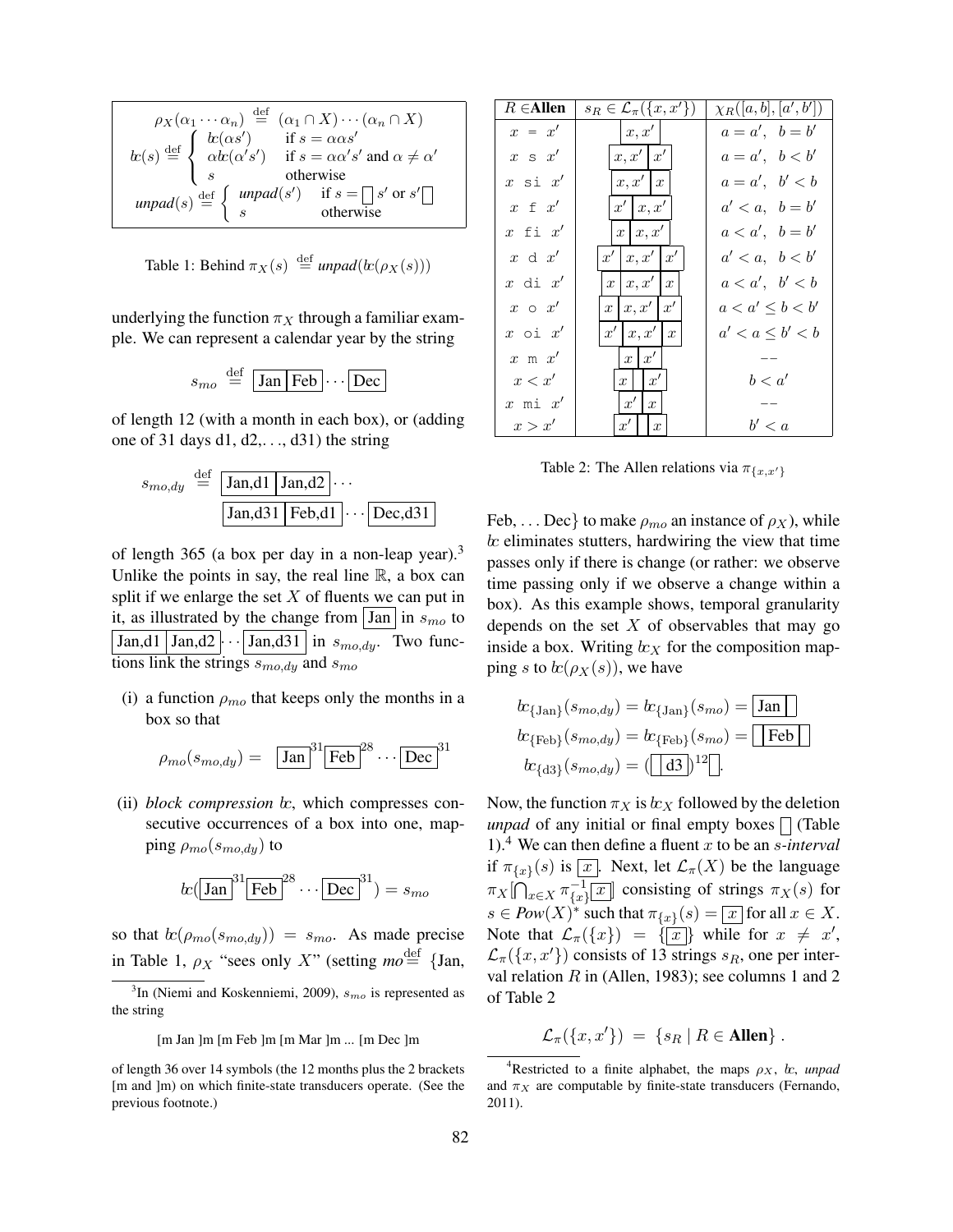For example, in the case of the "*f* inish" relation f∈Allen,

$$
s \models x \mathrel{\mathbf{f}} x' \iff \pi_{\{x,x'\}}(s) = \boxed{x' \mid x,x'}
$$

provided x and  $x'$  are s-intervals. The third column of Table 2 characterizes  $R \in$ Allen as conditions  $\chi_R$ on pairs  $[a, b]$  and  $[a', b']$  of real numbers (in  $\mathbb{R}$ ) denoting closed intervals<sup>5</sup> — e.g.,

$$
[a, b] \mathbf{f} [a', b'] \iff a' < a \text{ and } b = b'.
$$

This brings us to the semantics of TimeML proposed in (Pratt-Hartmann, 2005a). A system  $\mathcal{TPL}$ of *Temporal Preposition Logic* is built from an infinite set E of *event-atoms*, and interpreted relative to the family

$$
\mathcal{I} \stackrel{\text{def}}{=} \{ [a, b] \mid a, b \in \mathbb{R} \text{ and } a \le b \}
$$

of closed, bounded non-empty intervals in R. A  $TPL$ -model A is defined to be a finite subset of  $\mathcal{I} \times E$ . The intuition is that a pair  $\langle I, e \rangle$  in A represents "an occurrence of an event of type e over the interval" I (Pratt-Hartmann, 2005; page 17), reversing the construal in line  $(2)$  above of e as a token. Identifying occurrences with events, we can think of A as a finite set of events, conceived as "intervals cum description" (van Benthem, 1983; page 113). Treating events as fluents, we have

**Proposition 1.** For every  $\mathcal{TPL}$ -model A, there is a unique string  $s(A) \in \mathcal{L}_{\pi}(\mathcal{A})$  such that for all  $x, x' \in \mathcal{A}$ A with  $x = \langle I, e \rangle$  and  $x' = \langle I', e' \rangle$ ,

$$
\pi_{\{x,x'\}}(\mathsf{s}(\mathcal{A})) = s_R \iff \chi_R(I,I')
$$

for  $R \in$ Allen and  $s_R$ ,  $\chi_R$  specified in Table 2.

To construct the string  $s(A)$ , let *Ends*(*A*) be the set of endpoints of A

$$
Ends(\mathcal{A}) \stackrel{\text{def}}{=} \bigcup_{I \in dom(\mathcal{A})} ends(I)
$$

where  $dom(\mathcal{A})$  is the domain  $\{I \mid (\exists e \in E) \langle I, e \rangle \in$  $\mathcal{A}$  of  $\mathcal{A}$ , and *ends*([a, b]) is the unordered pair

| $x_1 \stackrel{\text{def}}{=} \langle [1,5], e \rangle$    | $r_1 = 1, r_2 = 4$ |
|------------------------------------------------------------|--------------------|
| $x_2 \stackrel{\text{def}}{=} \langle [4,9], e \rangle$    | $r_3 = 5, r_4 = 9$ |
| $x_3 \stackrel{\text{def}}{=} \langle [9, 50], e' \rangle$ | $r_5 = 50$         |
| $\mathcal{A} \stackrel{\text{def}}{=} \{x_1, x_2, x_3\}$   |                    |

Table 3: Example  $s(A) = x_1 | x_1, x_2 | x_2 | x_3, x_3 | x_3$ 

 ${a, b}$ . Sorting gives  $Ends(\mathcal{A}) = {r_1, r_2, \ldots, r_n}$ with  $r_1 < r_2 < \cdots < r_n$ . Breaking  $[r_1, r_n]$  up into  $2n - 1$  intervals, let

$$
\alpha_i \stackrel{\text{def}}{=} \{ \langle I, e \rangle \in \mathcal{A} \mid r_i \in I \} \quad \text{for } 1 \le i \le n
$$

and

$$
\beta_i \stackrel{\text{def}}{=} \{ \langle I, e \rangle \in \mathcal{A} \mid [r_i, r_{i+1}] \subseteq I \} \text{ for } 1 \leq i < n.
$$

Interleaving and block-compressing give

$$
\mathsf{s}(\mathcal{A}) \stackrel{\text{def}}{=} \mathit{lc}(\alpha_1 \beta_1 \cdots \alpha_{n-1} \beta_{n-1} \alpha_n)
$$

(see Table 3 for an example). One may then verify (by induction on the cardinality of the domain of  $A$ ) that s(A) is the unique string in  $\mathcal{L}_{\pi}(\mathcal{A})$  satisfying the equivalence in Proposition 1.

But is encoding A as a string  $s(A)$  adequate for  $TPL$ -satisfaction? Let us introduce  $TPL$ -formulae through an English example.

(8) During each of John's drives to Boston, he ate a donut.

(8) translates in  $\mathcal{TPL}$  to (9), which is interpreted relative to a  $\mathcal{TPL}$ -model A and an interval  $I \in \mathcal{I}$ according to (10) and (11), with  $[e] \varphi$  abbreviating  $\neg \langle e \rangle \neg \varphi$  (as usual),  $\top$  a tautology (in that  $\mathcal{A} \models_I \top$ always) and  $\subset$  as strict (irreflexive) subset.

(9) [John-drive-to-Boston]  $\langle$ John-eat-a-donut $\rangle$ T

(10) 
$$
A \models_I \langle e \rangle \varphi \stackrel{\text{def}}{\iff} (\exists J \subset I \text{ s.t. } A(J, e))
$$
  
 $A \models_J \varphi$ 

(11)  $A \models_I \neg \varphi \stackrel{\text{def}}{\iff} \text{not } A \models_I \varphi$ 

Clause (10) shows off a crucial feature of  $\mathcal{TPL}$ : quantification over intervals is bounded by the domain of  $A$ ; that is, quantification is restricted to intervals that are paired up with an event-atom by the

<sup>&</sup>lt;sup>5</sup>Over non-empty closed intervals that include points  $[a, a]$ , the Allen relations m and mi collapse to o and oi, respectively. Alternatively, we can realize m and mi by trading closed intervals for *open* intervals (required to be non-empty); see the Appendix below.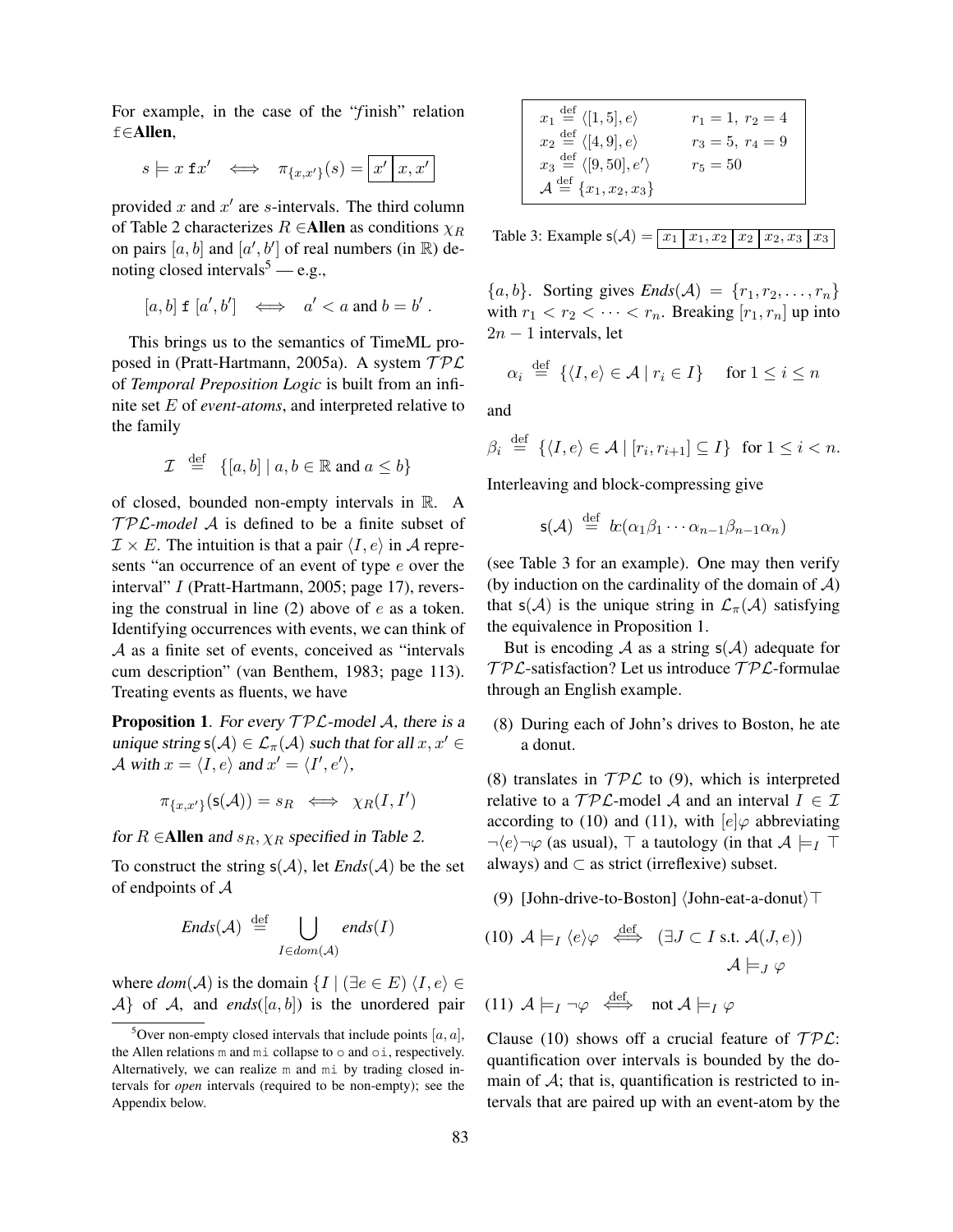$TPL$ -model (making  $TPL$  "quasi-guarded"; Pratt-Hartmann, 2005; page 5). This is *not* to say that the only intervals I that may appear in forming  $A \models_I \varphi$ are those in the domain of A. Indeed, for  $[a, b] \in \mathcal{I}$ and  $[a', b'] \in dom(\mathcal{A})$  such that  $[a', b'] \subset [a, b]$ ,  $TPL$  uses intervals

$$
\begin{aligned}\n\text{init}([a', b'], [a, b]) &\stackrel{\text{def}}{=} [a, a'] \\
\text{fin}([a', b'], [a, b]) &\stackrel{\text{def}}{=} [b', b]\n\end{aligned}
$$

to interpret  $\{e\}_\leq\varphi$  and  $\{e\}_\leq\varphi$  according to (12).

(12) 
$$
A \models_I \{e\} \prec \varphi \iff (\exists! J \subset I \text{ s.t. } A(J, e))
$$
  
\n $A \models_{\text{init}(J,I)} \varphi$   
\n $A \models_I \{e\} \prec \varphi \iff (\exists! J \subset I \text{ s.t. } A(J, e))$   
\n $A \models_{\text{fin}(J,I)} \varphi$ 

The bang ! in  $\exists! J$  in (12) expresses uniqueness, which means that under the translation of  $(1)$  as  $(13)$ below, the interval  $I$  of evaluation is required to contain a unique event of John talking with Mary.

(1) After his talk with Mary John drove to Boston. 
$$
p
$$
  $q$ 

(13)  $\{p\}\leftarrow\{q}\top$ 

For a translation of (1) more faithful to

(2) 
$$
p(e) \wedge q(e') \wedge \text{after}(e, e')
$$

than (13),<sup>6</sup> it suffices to drop ! in (12) for  $\langle e \rangle$  and  $\langle e \rangle$ , in place of  $\{e\}$ , and  $\{e\}$ , respectively (Fernando, 2011a), and to revise (13) to  $\langle p \rangle > \langle q \rangle$ . Relaxing uniqueness, we can form  $[p]_{\geq}(q)$ <sup>T</sup> for *after every talk with Mary, John drove to Boston*, as well as  $\langle p \rangle$ ,  $\langle p \rangle$  for *after a talk with Mary, John talked* with *Mary again*.  $\mathcal{TPL}$  has further constructs  $e^f$ and  $e^{l}$  for the (minimal) first and (minimal) last  $e$ events in an interval.

Returning to the suitability of  $s(A)$  for  $TPL$ , consider the question: when do two pairs  $A, I$  and  $A', I'$ of  $TP\mathcal{L}\text{-models } \mathcal{A}, \mathcal{A}'$  and intervals  $I, I' \in \mathcal{I}$  satisfy the same  $TPL$ -formulae? Some definitions are in order. A bijection  $f : A \rightarrow B$  between finite sets A and B of real numbers is *order-preserving* if for all  $a, a' \in A$ ,

$$
a < a' \iff f(a) < f(a')
$$

in which case we write  $f : A \cong B$ . Given a  $TPL$ model A, and a function  $f : Ends(\mathcal{A}) \to \mathbb{R}$ , let  $\mathcal{A}^f$ be  $A$  with all its intervals renamed by  $f$ 

$$
\mathcal{A}^f \stackrel{\text{def}}{=} \left\{ \langle [f(a), f(b)], e \rangle \mid \langle [a, b], e \rangle \in \mathcal{A} \right\}.
$$

Now, we say A is *congruent with* A' and write  $A \cong$  $A'$  if there is an order-preserving bijection between  $Ends(\mathcal{A})$  and  $Ends(\mathcal{A}')$  that renames  $\mathcal A$  to  $\mathcal A'$ 

$$
\mathcal{A} \cong \mathcal{A}' \iff (\exists f : \mathit{Ends}(\mathcal{A}) \cong \mathit{Ends}(\mathcal{A}'))
$$

$$
\mathcal{A}' = \mathcal{A}^f.
$$

Finally, we bring  $I$  into the picture by defining the *restriction*  $A_I$  *of*  $A$  *to*  $I$  to be the subset

$$
\mathcal{A}_I \stackrel{\text{def}}{=} \{ \langle J, e \rangle \in \mathcal{A} \mid J \subset I \}
$$

of A with intervals strictly contained in I.

**Proposition 2.** For all finite subsets  $A$  and  $A'$  of  $\mathcal{I} \times E$  and all intervals  $I, I' \in \mathcal{I}$ , if  $\mathcal{A}_I \cong \mathcal{A}'_{I'}$  then for every  $TPL$ -formula  $\varphi$ ,

$$
\mathcal{A}\models_I \varphi \iff \mathcal{A}'\models_{I'} \varphi.
$$

Proposition 2 suggests normalizing a  $\mathcal{TPL}$  model A with endpoints  $r_1 < r_2 < \cdots < r_n$  to  $\text{nr}(\mathcal{A})$  with  $r_i$ renamed to i

$$
\mathsf{nr}(\mathcal{A}) \stackrel{\text{def}}{=} \mathcal{A}^f \quad \text{where } f \stackrel{\text{def}}{=} \{ \langle r_1, 1 \rangle, \dots, \langle r_n, n \rangle \}.
$$

Assigning every  $\mathcal{TPL}$ -formula  $\varphi$  the *truth set* 

$$
\mathcal{T}(\varphi) \stackrel{\text{def}}{=} \{ \mathsf{s}(\mathsf{nr}(\mathcal{A}_I)) \mid \mathcal{A} \text{ is a } \mathcal{TPL}\text{-model},
$$
\n
$$
I \in \mathcal{I} \text{ and } \mathcal{A} \models_I \varphi \}
$$

gives

**Proposition 3.** For every  $TPL$ -formula  $\varphi$ ,  $TPL$ model A, and interval  $I \in \mathcal{I}$ ,

$$
\mathcal{A}\models_I \varphi \iff \mathsf{s}(\mathsf{nr}(\mathcal{A}_I)) \in \mathcal{T}(\varphi).
$$

To bolster the claim that  $T(\varphi)$  encodes  $TPL$ satisfaction, we may construct  $\mathcal{T}(\varphi)$  by induction on  $\varphi$ , mimicking the clauses for  $\mathcal{TPL}$ -satisfaction, as in (14).

$$
(14) \quad \mathcal{T}(\varphi \wedge \varphi') \ = \ \mathcal{T}(\varphi) \cap \mathcal{T}(\varphi')
$$

Details are provided in the next section, where we consider the finite-state character of the clauses, and may verify Propositions 2 and 3.

<sup>&</sup>lt;sup>6</sup>Caution: *e* and *e'* are tokens in (2), but types in  $TPL$ .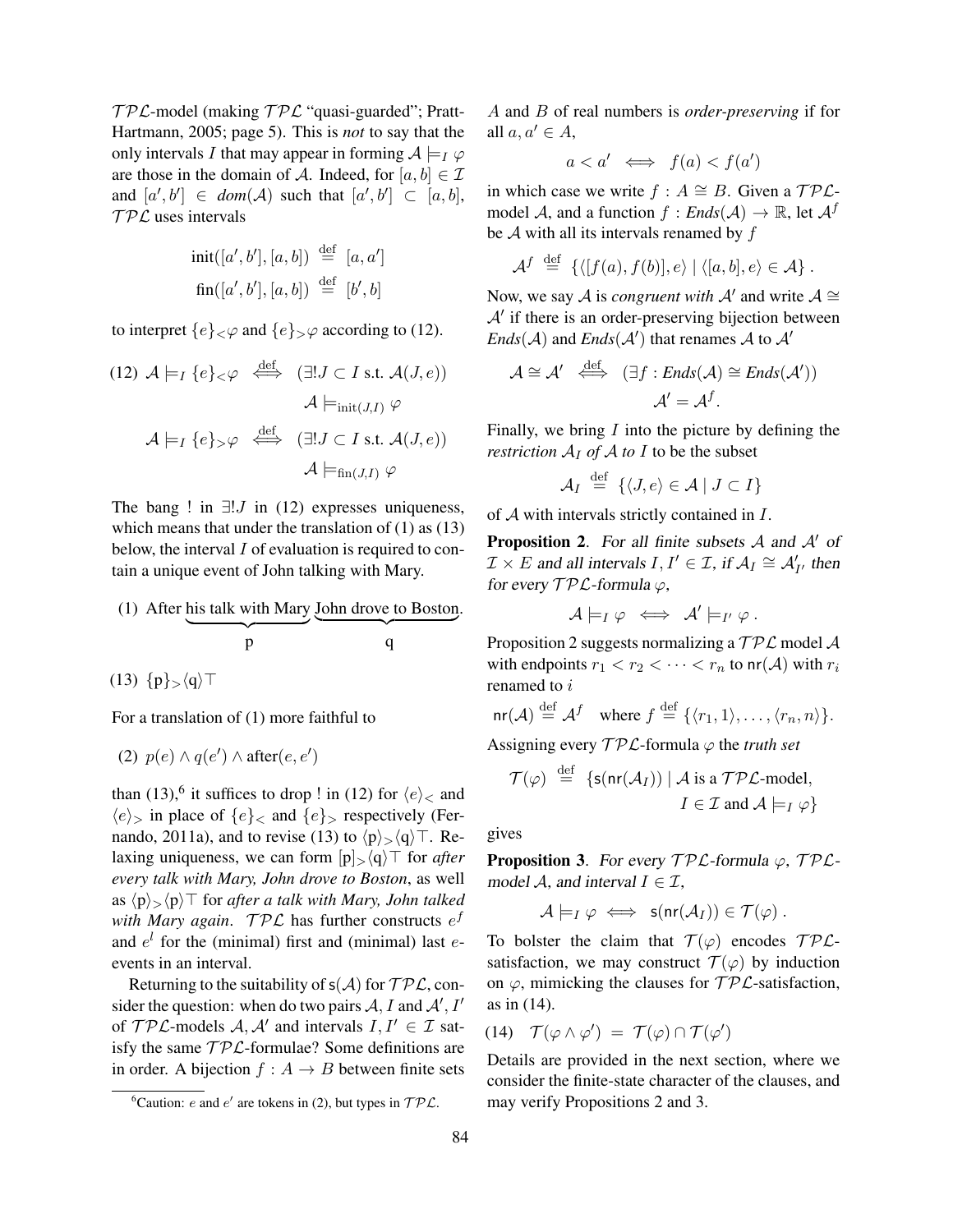#### 3 Regularity and relations behind truth

A consequence of Proposition 3 is that the entailment from  $\varphi$  to  $\varphi'$  given by

$$
\varphi \mid_{\mathcal{I},E} \varphi' \stackrel{\text{def}}{\iff} (\forall \text{ finite } \mathcal{A} \subseteq \mathcal{I} \times E)(\forall I \in \mathcal{I})
$$

$$
\mathcal{A} \models_I \varphi \text{ implies } \mathcal{A} \models_I \varphi'
$$

becomes equivalent to the inclusion  $\mathcal{T}(\varphi) \subseteq \mathcal{T}(\varphi')$ , or to the unsatisfiability of  $\varphi \wedge \neg \varphi'$ 

$$
\varphi \models_{\mathcal{I},E} \varphi' \iff \mathcal{T}(\varphi \land \neg \varphi') = \emptyset
$$

assuming classical interpretations (14) and (15) of conjunction ∧ and negation ¬.

$$
(15) \quad \mathcal{T}(\neg \varphi) = \Sigma^+ - \mathcal{T}(\varphi)
$$

Finite-state methods are of interest as regular languages are closed under intersection and complementation. (Context-free languages are not; nor is containment between context-free languages decidable.) The alphabet  $\Sigma$  in (15) is, however, infinite;  $\Sigma$  is the set *Fin*( $\mathcal{J} \times E$ ) of finite subsets of  $\mathcal{J} \times E$ , where  $J$  is the set

$$
\mathcal{J} \stackrel{\text{def}}{=} \{ [n, m] \in \mathcal{I} \mid n, m \in \mathbb{Z}_+ \}
$$

of intervals in  $\mathcal I$  with endpoints in the set  $\mathbb{Z}_+$  of positive integers  $1, 2, \ldots$  (containing the domain of a normalized  $TP\mathcal{L}\text{-model}$ . As with  $\pi_X$ , regularity demands restricting  $\Sigma$  to a finite subalphabet or better: subalphabets given by the set  $\mathcal F$  of pairs  $\langle \mathcal{I}', E' \rangle$  of finite subsets  $\mathcal{I}'$  and  $E'$  of  $\mathcal{J}$  and  $E$  respectively, for which

$$
\Sigma = \bigcup_{\langle \mathcal{I}', E' \rangle \in \mathcal{F}} \text{Pow}(\mathcal{I}' \times E') .
$$

The basis of the decidability/complexity results in (Pratt-Hartmann, 2005) is a lemma (number 3 in page 20) that, for any  $\mathcal{TPL}$ -formula  $\varphi$ , bounds the size of a minimal model of  $\varphi$ . We get a computable function mapping a  $TPL$ -formula  $\varphi$  to a finite subset  $\mathcal{I}_{\varphi}$  of  $\mathcal J$  just big enough so that if  $\varphi$  is  $\mathcal{TPL}$ satisfiable,

$$
(\exists \mathcal{A} \in \text{Pow}(\mathcal{I}_{\varphi} \times E_{\varphi}))(\exists I \in \mathcal{I}_{\varphi}) \mathcal{A} \models_I \varphi
$$

where  $E_{\varphi}$  is the finite subset of E occurring in  $\varphi$ . To minimize notational clutter, we leave out the choice  $\langle \mathcal{I}', E' \rangle \in \mathcal{F}$  of a finite alphabet below.

Next, keeping intersection and complementation in (14) and (15) in mind, let us call an operation *regularity-preserving* (rp) if its output is regular whenever all its inputs are regular. To interpret  $TPL$ , we construe operations broadly to allow their inputs and output to range over relations between strings (and not just languages), construing a relation to be *regular* if it is computable by a finite-state transducer. For instance, the modal diamond  $\langle e \rangle$  labelled by an event-atom  $e \in E$  is interpreted via an accessibility relation  $\mathcal{R}(e)$  in the usual Kripke semantics

$$
\mathcal{T}(\langle e \rangle \varphi) = \mathcal{R}(e)^{-1} \mathcal{T}(\varphi)
$$

of  $\langle e \rangle \varphi$  where  $R^{-1}L$  is the set  $\{s \in \Sigma^* \mid (\exists s' \in$ L)  $sRs'$ } of strings related by R to a string in L. The operation that outputs  $R^{-1}L$  on inputs R and L is rp. But what is the accessibility relation  $\mathcal{R}(e)$ ?

Three ingredients go into making  $\mathcal{R}(e)$ :

- (i) a notion of strict containment  $\Box$  between strings
- (ii) the demarcation  $s^{\bullet}$  of a string s
- (iii) a set  $\mathcal{D}(e)$  of strings representing full occurrences of e.

We take up each in turn, starting with  $\Box$ , which combines two ways a string can be part of another. To capture strict inclusion  $\subset$  between intervals, we say a string s' is a *proper factor of* a string s, and write s pfac  $s'$ , if  $s'$  is s with some prefix u and suffix v deleted, and uv is non-empty

$$
s \text{ pfac } s' \iff (\exists u, v) \text{ } s = us'v \text{ and } uv \neq \epsilon.
$$

(Dropping the requirement  $uv \neq \epsilon$  gives *factors* simpliciter.) The second way a string  $s'$  may be part of s applies specifically to strings of sets. We say s *subsumes* s', and write  $s \geq s'$ , if they are of the same length, and ⊇ holds componentwise between them

$$
\alpha_1 \cdots \alpha_n \trianglerighteq \alpha'_1 \cdots \alpha'_m \stackrel{\text{def}}{\iff} n = m \text{ and}
$$

$$
\alpha'_i \subseteq \alpha_i \text{ for } 1 \leq i \leq n.
$$

Now, writing  $R; R'$  for the *relational composition of* binary relations R and R' in which the output of R is fed as input to  $R'$ 

$$
s R; R' s' \stackrel{\text{def}}{\iff} (\exists s'') s R s'' \text{ and } s'' R' s',
$$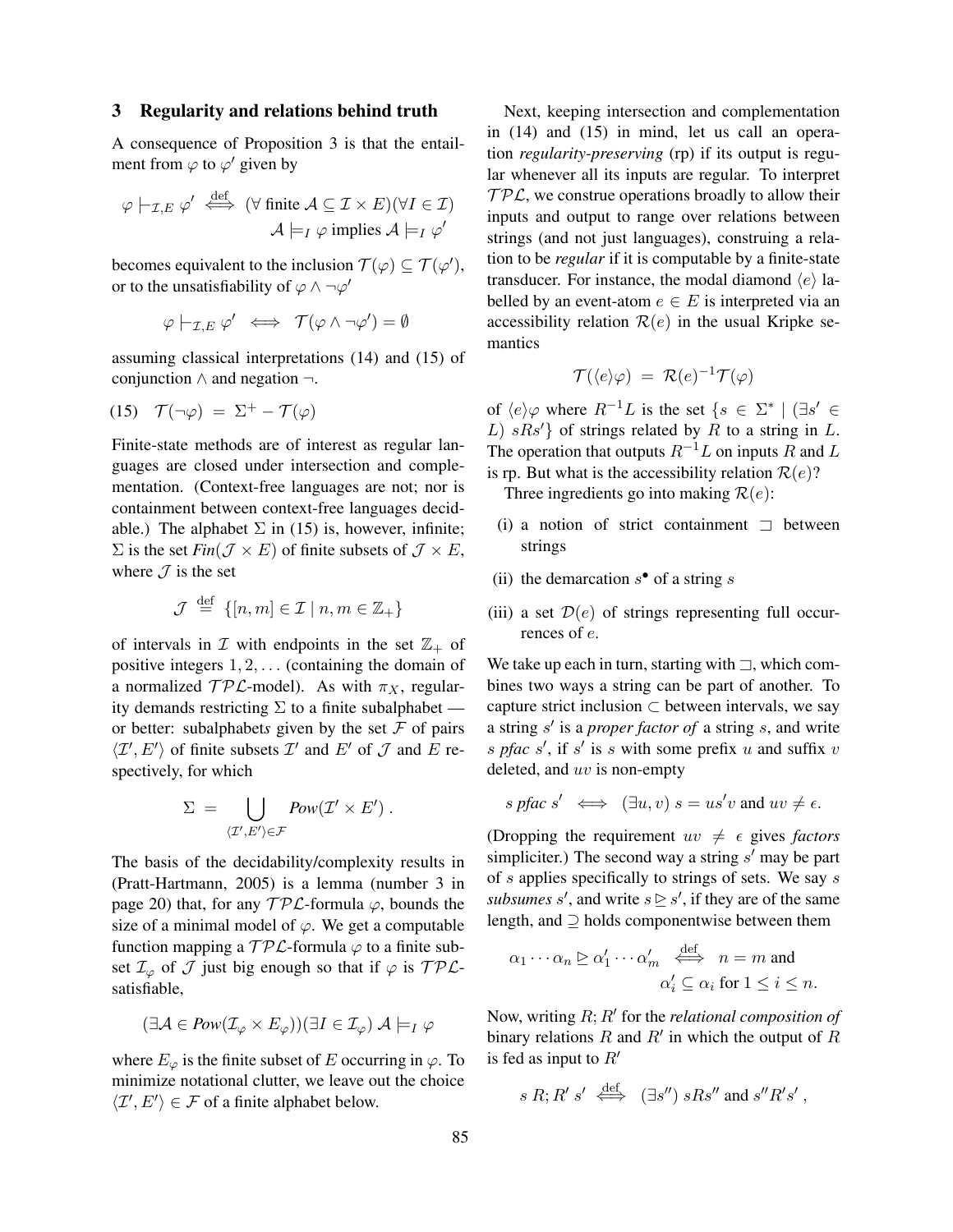we compose *pfac* with  $\geq$  for *strict containment*  $\sqsupset$ 

$$
\Box \stackrel{\text{def}}{=} \text{pfac}; \, \, \underline{\triangleright} \quad (= \underline{\triangleright}; \text{pfac}).
$$

(It is well-known that relational composition ; is rp.) Next, the idea behind demarcating a string  $s$ is to mark the beginning and ending of every interval I mentioned in s, with fresh fluents *bgn-*I and *I-end*. The *demarcation*  $(\alpha_1 \alpha_2 \cdots \alpha_n)$  of  $\alpha_1 \alpha_2 \cdots \alpha_n$  adds *bgn-I* to  $\alpha_i$  precisely if

there is some e such that  $\langle I, e \rangle \in \alpha_i$  and either  $i = 1$  or  $\langle I, e \rangle \notin \alpha_{i-1}$ 

and adds  $I$ *-end* to  $\alpha_i$  precisely if

there is some e such that  $\langle I, e \rangle \in \alpha_i$  and either  $i = n \text{ or } \langle I, e \rangle \notin \alpha_{i+1}.^7$ 

For  $s = s(A)$  given by the example in Table 3,

$$
s^{\bullet} = \boxed{x_1, bgn-I_1 | x_1, x_2, I_1-end, bgn-I_2}
$$
  

$$
x_2 | x_2, x_3, I_2-end, bgn-I_3 | x_3, I_3-end
$$

We then form the *denotation*  $\mathcal{D}_{\mathcal{I}'}(e)$  *of e relative to* a finite subset  $\mathcal{I}'$  of  $\mathcal I$  by demarcating every string in  $\bigcup_{I \in \mathcal{I}'} \left[ \langle I, e \rangle \right]^+$  as in (16).

$$
(16) \quad \mathcal{D}_{\mathcal{I}'}(e) \stackrel{\text{def}}{=} \bigcup_{I \in \mathcal{I}'} \{s^{\bullet} \mid s \in \boxed{\langle I, e \rangle}^+\}
$$

To simplify notation, we suppress the subscript  $\mathcal{I}'$ on  $\mathcal{D}_{\mathcal{I}'}(e)$ . Restricting strict containment  $\Box$  to  $\mathcal{D}(e)$ gives

$$
s \mathcal{R}_{\circ}(e) s' \iff s \supset s' \text{ and } s' \in \mathcal{D}(e)
$$

from which we define  $\mathcal{R}(e)$ , making adjustments for demarcation

$$
s \mathcal{R}(e) s' \iff s^{\bullet} \mathcal{R}_{\circ}(e) s'^{\bullet}.
$$

That is,  $\mathcal{R}(e)$  is the composition  $\cdot^{\bullet}$ ;  $\mathcal{R}_{\circ}(e)$ ;  $\cdot_{\bullet}$  where demarcation  $\cdot$  is inverted by  $\cdot \bullet$ . As  $TPL$ 's other constructs are shown in §4.1 of (Fernando, 2011a) to be interpretable by rp operations, we have

**Proposition 4.** All  $TPL$ -connectives can be interpreted by rp operations.

Beyond  $TPL$ , the interval temporal logic  $HS$  of (Halpern and Shoham, 1991) suggests variants of  $\langle e \rangle\varphi$  with strict containment  $\Box$  in  $\mathcal{R}(e)$  replaced by any of Allen's 13 interval relations R.

(17) 
$$
\mathcal{A} \models_I \langle e \rangle_R \varphi \stackrel{\text{def}}{\iff} (\exists J \text{ s.t. } I \ R \ J)
$$
  
 $\mathcal{A}(J, e) \text{ and } \mathcal{A} \models_J \varphi$ 

To emulate (17), we need to mark the evaluation interval I in A by some  $r \notin E$ , setting

$$
\mathcal{A}_r[I] \stackrel{\text{def}}{=} \mathcal{A} \cup \{\langle I,r\rangle\}
$$

rather than simply forming  $A_I$  (which will do if we can always assume the model's full temporal extent is marked). A string  $s = \alpha_1 \cdots \alpha_n$  *r*-marks I if  $\langle I, r \rangle \in \bigcup_{i=1}^n \alpha_i$ . If that interval is unique, we say s is r-marked, and write  $I(s)$  for the interval it rmarks, and s\_ for s with the fluent  $\langle I(s), r \rangle$  deleted (so that  $s(A_r[I]) = s(A)$ ). For any of the relations R ∈Allen, we let  $\approx_R$  hold between r-marked strings that are identical except possibly for the intervals they  $r$ -mark, which are related by  $R$ 

$$
s \approx_R s' \stackrel{\text{def}}{\iff} s_- = s'_
$$
 and  $\mathsf{I}(s) \mathsf{R} \mathsf{I}(s').$ 

Next, given an event-atom e, we let  $\mathcal{R}(e)_R$  be a binary relation that holds between  $r$ -marked strings related by  $\approx_R$ , the latter of which picks out a factor subsuming some string in  $\mathcal{D}(e)$ 

$$
s \mathcal{R}(e)_R s' \stackrel{\text{def}}{\iff} s \approx_R s' \text{ and}
$$

$$
(\exists d \in \mathcal{D}(e)) s'_r \trianglerighteq d
$$

where  $s'_r$  is the factor of s' that begins with  $bgn$ - $(s')$ and ends with  $I(s')$ -end. Replacing  $A_I$  by  $A_r[I]$  in  $\mathcal{T}(\varphi)$  for

$$
\mathcal{T}_r(\varphi) \stackrel{\text{def}}{=} \{ \mathsf{s}(\mathsf{nr}(\mathcal{A}_r[I])) \mid \mathcal{A} \text{ is a } \mathcal{TPL}\text{-model},
$$

$$
I \in \mathcal{I} \text{ and } \mathcal{A} \models_I \varphi \},
$$

(17) corresponds to

$$
\mathcal{T}_r(\langle e \rangle_R \varphi) = \mathcal{R}(e)_R^{-1} \mathcal{T}_r(\varphi).
$$

<sup>7</sup>The markers *bgn-*I and I*-end* are analogous to the brackets [g and ]g in (Niemi and Koskenniemi, 2009), an essential difference being that a grain (type) g supports multiple occurrences of  $[g$  and  $]g$ , in contrast to the (token) interval  $I$ .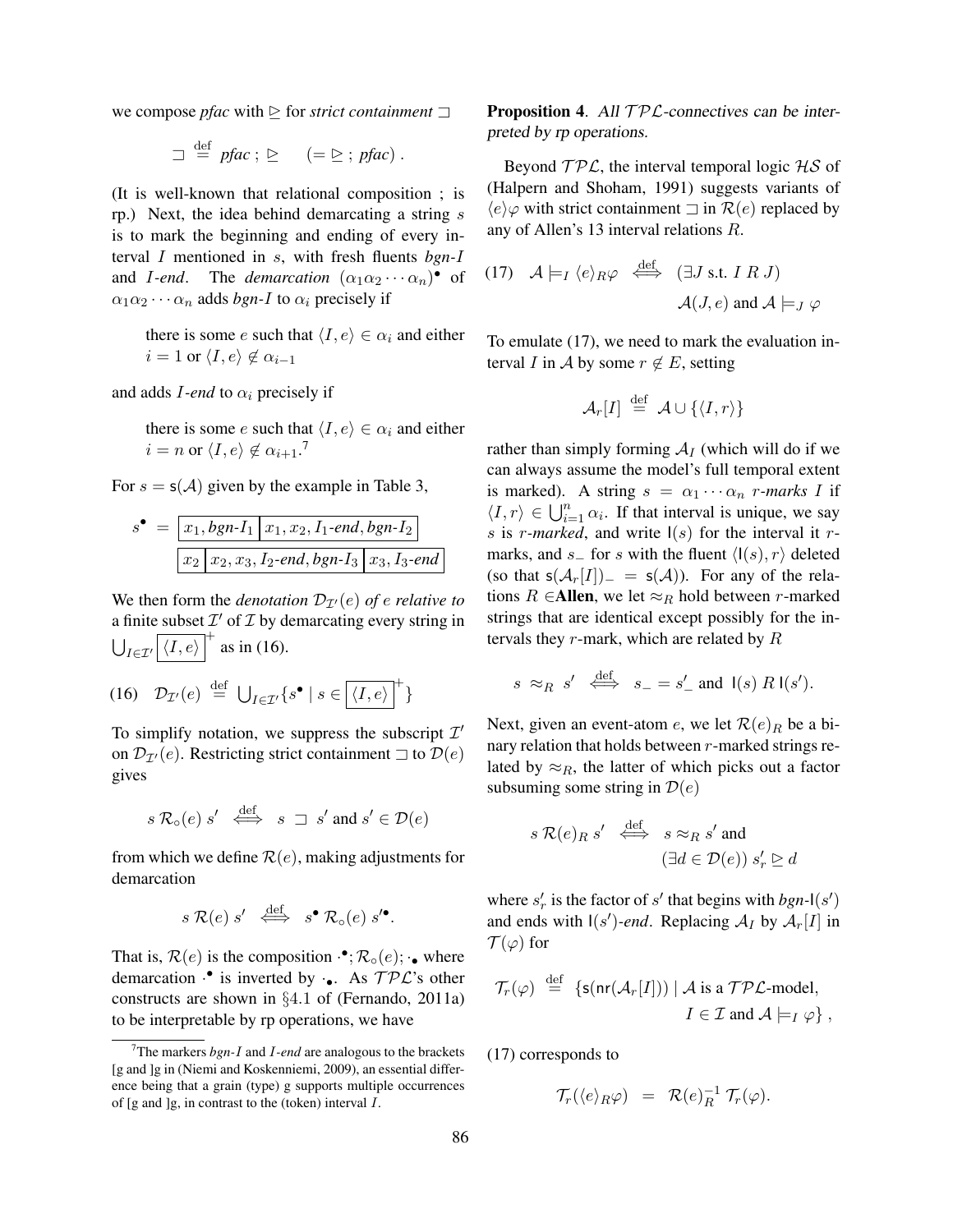## 4 Conclusion and future work

The key notion behind the analysis above of time in terms of strings is the map  $\pi_X$ , which for X consisting of interval-event pairs  $\langle I, e \rangle$ , is applied in Proposition 1 to turn a  $\mathcal{TPL}\text{-model } \mathcal{A}$  into a string  $s(\mathcal{A})$ . As far as  $\mathcal{TPL}$ -satisfaction  $\mathcal{A} \models_I \varphi$  is concerned, we can normalize the endpoints of the intervals to an initial segment of the positive integers, after restricting  $A$  to intervals contained in the evaluation interval  $I$  (Proposition 3). For a finite-state encoding of  $TPL$ -satisfaction, it is useful to demarcate the otherwise homogeneous picture  $(\langle I, e \rangle)^+$  of  $\langle I, e \rangle$ , and to define a notion  $\Box$  of proper containment between strings. We close with further finite-state enhancements.

Demarcation is linguistically significant, bearing directly on telicity and the so-called Aristotle-Ryle-Kenny-Vendler classification (Dowty, 1979), illustrated by the contrasts in (18) and (19).

(18) John was driving |− John drove

John was driving to L.A.  $\not\vdash$  John drove to L.A.

(19) John drove for an hour

John drove to L.A. in an hour

The difference at work in (18) and (19) is that *John driving to L.A.* has a termination condition, *in*(*John, L.A.*), missing from *John driving*. Given a fluent such as  $in(John, L.A.)$ , we call a language  $L \varphi$ -telic if for every  $s \in L$ , there is an  $n \geq 0$  such that  $s \trianglerighteq \boxed{\neg \varphi}^n \boxed{\varphi}$  (which is to say: a string in L ends as soon as  $\overline{\varphi}$  becomes true). L is *telic* if it is  $\varphi$ -telic, for some  $\varphi$ . Now, the contrasts in (18) and (19) can be put down formally to the language for *John driving to L.A.* being telic, but not that for *John driving* (Fernando, 2008).

The demarcation (via  $\varphi$ ) just described does not rely on some set  $\mathcal{I}'$  of intervals I from which fluents *bgn-I* and *I-end* are formed (as in  $s^{\bullet}$  from section 3). There are at least two reasons for attempting to avoid  $\mathcal{I}'$  when demarcating or, for that matter, building the set  $\mathcal{D}(e)$  of denotations of e. The first is that under a definition such as (16), the number of  $e$ -events (i.e., events of type  $e$ ) is bounded by the cardinality of  $\mathcal{I}'$ .

$$
(16) \quad \mathcal{D}_{\mathcal{I}'}(e) \stackrel{\text{def}}{=} \bigcup_{I \in \mathcal{I}'} \{s^{\bullet} \mid s \in \boxed{\langle I, e \rangle}^+\}
$$

The second is that an interval arguably has little to do with an e-event being an e-event. An interval [4,9] does not, in and of itself, make  $\langle [4, 9], e \rangle$  an eevent;  $\langle [4, 9], e \rangle$  is an *e*-event only *in* a  $TP\mathcal{L}\text{-model}$ that says it is. An alternative is to express in strings what holds during an event that makes it an *e*-event. Consider the event type e of *Pat walking a mile*. Incremental change in an event of that type can be represented through a parametrized fluent  $f(r)$  with parameter  $r$  ranging over the reals in the unit interval  $[0, 1]$ , such that  $f(r)$  says *Pat has walked*  $r \cdot (a$  *mile*). Let  $\mathcal{D}(e)$  be

|--|--|--|

where  $f_{\uparrow}$  abbreviates the fluent

$$
(\exists r < 1) \ f(r) \land \ \text{Previous}(\neg f(r)).
$$

Previous is a temporal operator that constrains strings  $\alpha_1 \cdots \alpha_n$  so that whenever Previous( $\varphi$ ) belongs to  $\alpha_{i+1}$ ,  $\varphi$  belongs to  $\alpha_i$ ; that is,

$$
\boxed{\big|\mathsf{Previous}(\varphi)\big| \Rightarrow \big|\varphi\big|}
$$

using an rp binary operator  $\Rightarrow$  on languages that combines subsumption  $\triangleright$  with constraints familiar from finite-state morphology (Beesley and Karttunen, 2003).

The borders and interior of  $\langle I, e \rangle$  aside, there is the matter of locating an e-string in a larger string (effected in  $TPL$  through strict inclusion ⊃, the string-analog of which is proper containment  $\Box$ ). But what larger string? The influential theory of tense and aspect in (Reichenbach, 1947) places e relative not only to the speech S but also to a *reference time* r, differentiating, for instance, the simple past  $e, r \mid S$  from the present perfect  $\mid e \mid S, r \mid$ , as required by differences in defeasible entailments |∼, (20), and acceptability, (21).

- (20) Pat has left Paris |∼ Pat is not in Paris Pat left Paris  $\frac{1}{\sqrt{2}}$  Pat is not in Paris
- (21) Pat left Paris. ( ${}^{7}$ Pat has left Paris.) But Pat is back in Paris.

The placement of r provides a bound on the *inertia* applying to the postcondition of Pat's departure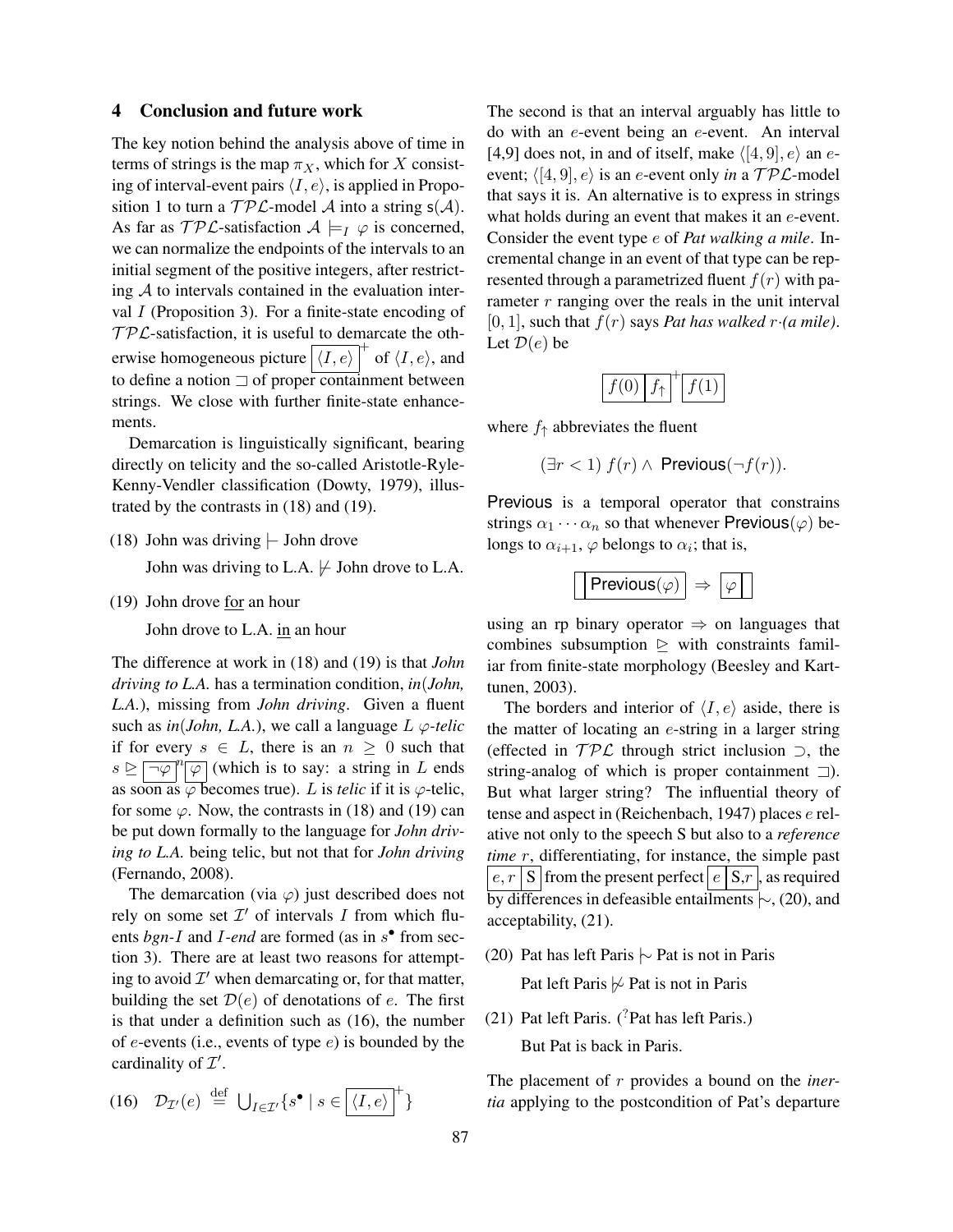(Fernando, 2008). The extension  $A_r[I]$  proposed in section 3 to the combination  $A_I$  (adequate for  $TPL$ , but not  $H\mathcal{S}$ ) explicitly r-marks the evaluation interval I, facilitating an account more intricate than simply  $\exists$  of e's occurrence in the larger string. TPL goes no further than Ramsey in analyzing *That Caesar died* as an ontological claim that an event of certain sort exists (Parsons, 1990), leading to the view of an event as a truthmaker (Davidson, 1967; Mulligan et al., 1984). The idea of an event (in isolation) as some sort of proof runs into serious difficulties, however, as soon as tense and aspect are brought into the picture; complications such as the *Imperfective Paradox* (Dowty, 1979), illustrated in (22), raise tricky questions about what it means for an event to exist and how to ground it in the world (speaking loosely) in which the utterance is made.

(22) John was drawing a circle when he ran out of ink.

But while the burden of proof may be too heavy to be borne by a single pair  $\langle I, e \rangle$  of interval I and event-atom e, the larger picture in which the pair is embedded can be strung out, and a temporal statement  $\varphi$  interpreted as a binary relation  $\mathbf{R}_{\varphi}$  between such strings that goes well beyond  $\Box$ . The inputs to  $\mathbf{R}_{\varphi}$  serve as indices, with those in the domain of  $\mathbf{R}_{\varphi}$ supporting the truth of  $\varphi$ 

$$
\varphi
$$
 is true at  $s \iff (\exists s') \ s \mathbf{R}_{\varphi} s'$ 

(Fernando, 2011, 2012). In witnessing truth at particular inputs, the outputs of  $\mathbf{R}_{\varphi}$  constitute denotations more informative than truth values, from which indices can be built bottom-up, in harmony with a semantic analysis of text from its parts (to which presumably TimeML is committed). An obvious question is how far finite-state methods will take us. Based on the evidence at hand, we have much further to go.

### Acknowledgments

My thanks to Daniel Isemann for useful, sustained discussions. The work is supported by EI Grant  $#$ CC-2011-2601B:GRCTC.

## References

- James F. Allen. 1983. Maintaining knowledge about temporal intervals. *Communications of the Association for Computing Machinery* 26(11): 832–843.
- James F. Allen and George Ferguson. Actions and events in interval temporal logic. *J. Logic and Computation*, 4(5):531–579, 1994.
- Kenneth R. Beesley and Lauri Karttunen. 2003. *Finite State Morphology*. CSLI, Stanford, CA.
- Michael Bennett and Barbara Partee. 1972. Toward the logic of tense and aspect in English. Indiana University Linguistics Club, Bloomington, IN.
- J.F.A.K. van Benthem. 1983. *The Logic of Time*. Reidel.
- Edmund M. Clarke, Jr., Orna Grumberg and Doron A. Peled. 1999. *Model Checking*. MIT Press.
- Donald Davidson. 1967. The logical form of action sentences. In *The Logic of Decision and Action*, pages 81– 95. University of Pittsburgh Press.
- David Dowty. 1979. *Word Meaning and Montague Grammar*. Kluwer.
- Tim Fernando. 2008. Branching from inertia worlds. *J. Semantics* 25:321–344.
- Tim Fernando. 2011. Regular relations for temporal propositions. *Natural Language Engineering* 17(2): 163–184.
- Tim Fernando. 2011a. Strings over intervals. *TextInfer 2011 Workshop on Textual Entailment*, pages 50-58, Edinburgh (ACL Archives).
- Tim Fernando. 2011b. Finite-state representations embodying temporal relations. In *9th International Workshop FSMNLP 2011*, Blois, pages 12–20. A revised, extended version is in the author's webpage.
- Tim Fernando. 2012. Steedman's temporality proposal and finite automata. In *Amsterdam Colloquium 2011*, Sprnger LNCS 7218, pages 301-310.
- Joseph Y. Halpern and Yoav Shoham. 1991. A Propositional Modal Logic of Time Intervals. *J. Association for Computing Machinery* 38(4): 935–962.
- ISO. 2007. ISO Draft International Standard 24617-1 *Semantic annotation framework — Part 1: Time and events*. ISO (Geneva).
- Ray Jackendoff. 1996. The proper treatment of measuring out, telicity, and perhaps even quantification in English. *Natural Language and Linguistic Theory* 14:305–354.
- Hans Kamp and Uwe Reyle. 1993. *From Disocurse to Logic*. Kluwer.
- Kevin Mulligan, Peter Simons and Barry Smith. 1984. Truth-makers. *Philosophy and Phenomenological Research* 44: 287–321.
- Jyrki Niemi and Kimmo Koskenniemi. 2009. Representing and combining calendar information by using